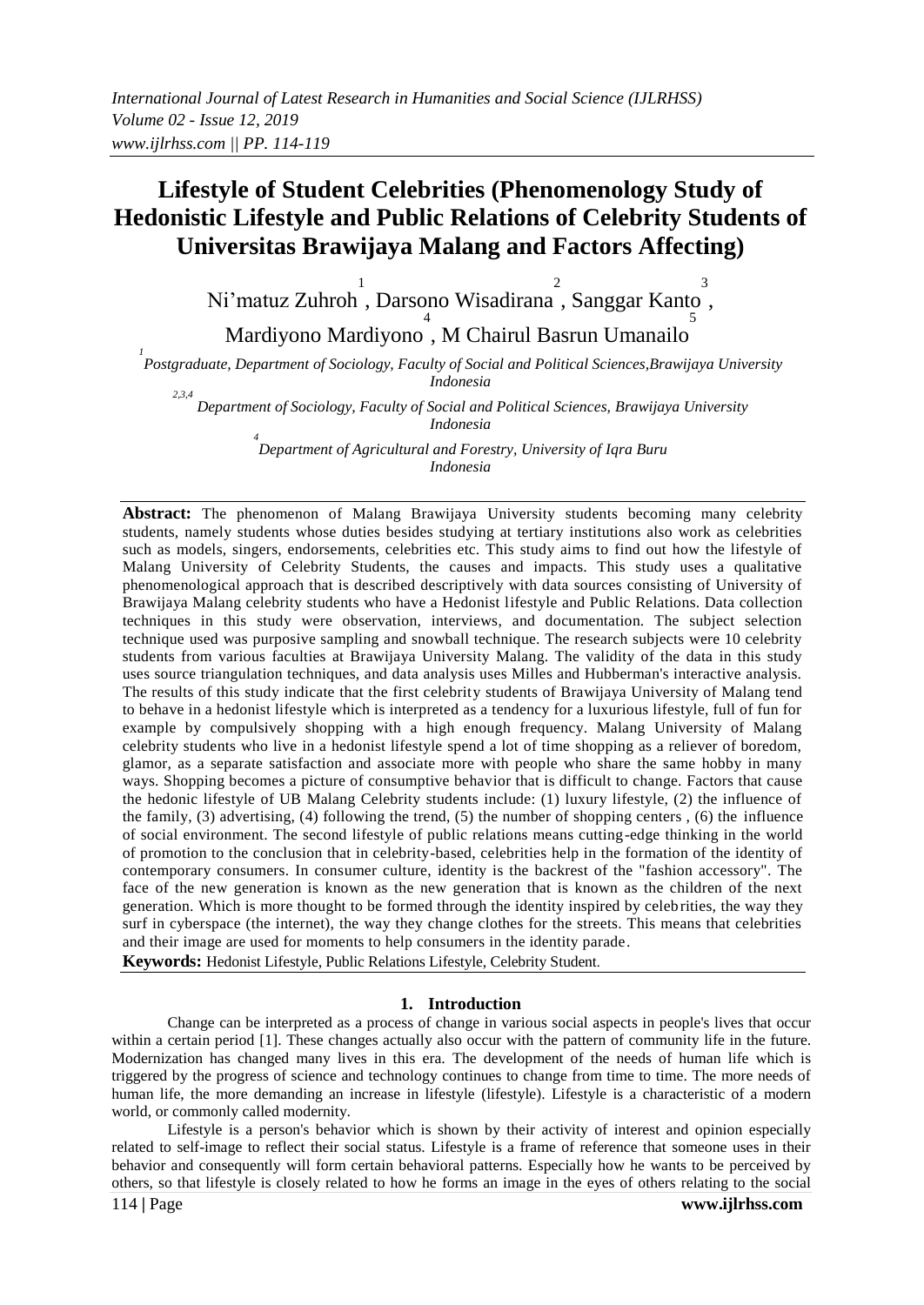# *Volume 02 - Issue 12, 2019*

## *www.ijlrhss.com || PP. 114-119*

status that he bears. To reflect this image, certain symbols are needed that are very influential in influencing consumption behavior. The phenomenon that appears is social stratification, a social structure consisting of layers, among others.

From the top layer to the bottom layer in the structure of modern society, Social status must be achieved (achieved), And not because it was given or based on lineage (ascribed).

As a person's social status is a community appreciation for the achievements achieved by someone. If someone has achieved a certain achievement, he deserves to be placed in a certain layer in his society. Everyone is expected to have the same opportunity to achieve achievements, and give birth to competitions to achieve it.

A person's lifestyle shows the image that he wants to be perceived by others to show someone's status in the community, in this case the internet has a big influence on urban society, especially in people who are using a lot of internet facilities such as students, workers, online merchants and others. Therefore, it will also influence the lifestyle of the person. Information technology plays a very important role in making things efficient, both in the present and in the future, with the aim of achieving maximum efficiency and productivity. Of course it cannot be denied anymore, that information technology does play a role in increasing efficiency.

The pattern of life that is considered worrying is, the consumptive lifestyle that leaves a productive lifestyle. Consumptive is usually used to refer to consumer behavior that utilizes the value of money greater than the value of production for goods and services that are not a basic need [2]. Teenage girls spend more money on performance needs such as clothes, cosmetics, accessories, and shoes. More market conditions aimed at women and the tendency of women to be more easily influenced to encourage women to be more consumptive than men. Consumptive behavior mostly carried out by women. Women have a greater tendency to behave consumptively than men. This is because female consumers tend to be more emotional, while male consumers are more reasonable. Women often use their emotions in shopping. If emotions have become the king while so many desires, then what happens is they will become royal buyers.

Someone who has a pattern of excessive spending that is done continuously by spending so many ways, time and money just to buy or get items that are desired but are not always needed in principle by himself, commonly referred to as "shopaholic". Shopaholic is someone who is unable to resist his desire to shop and shop so that he spends so much time and money to shop even though the goods he buys are not always needed[3].

The number of celebrity students with a hedonic lifestyle and public relations can be seen in terms of appearance and way of getting along. Celebrity students who have a hedonist lifestyle and public relations lifestyle always look attractive, wear branded fashion, follow the development of the era very quickly, and have a standard of middle to upper life.

This research is considered important by researchers because researchers want to see how the lifestyle of celebrity students (hedonists and public relations), the factors that influence it, and how far the impact of the lifestyle of hedonic celebrity students and the lifestyle of public relations[4]. then in this study the researchers drew the title "Lifestyle of Student Celebrities (Phenomenology Study of Hedonic Lifestyle and Public Relations) Celebrity Students of Universitas Brawijaya Malang

## **2. Research Methods**

The location of this research was conducted in Malang Brawijaya University. Researchers were interested in knowing how the lifestyle of celebrity students of Brawijaya University Malang. This research uses a phenomenological qualitative research method with descriptive analysis. Qualitative research means a research procedure that produces descriptive data in the form of written or oral words from people and observed behavior. Data can be obtained through the process of observation and interview[5], then processed into words that are easy to understand. Research Data Sources, through observation, interviews, documentation, and so on. Primary Data Sources, researchers by exploring the original source of respondents. Data obtained through interviews and direct observations in the field. Primary data sources in this study are students of Malang University of Malang who have a hedonic lifestyle and public relations. and secondary data, this data in the form of books, journals, and photos of activities taken during the research. And Secondary Data Sources In this study, researchers used several data collection techniques namely, observation (observation), interviews (interviews), and documentation. In this study, researchers used participant observation because the researcher was in a state of the object being studied. Researchers are in that place, to obtain valid evidence in the submitted report. The interview technique is done by making interview guidelines that are in accordance with the problems that will be used for question and answer with respondents. The type of interview the researcher uses is an approach using general interview instructions.

The technique used in sampling in this study is purposive sampling which is a technique that aims to capture as much information from various sources [6]. The selection of respondents is done purposively and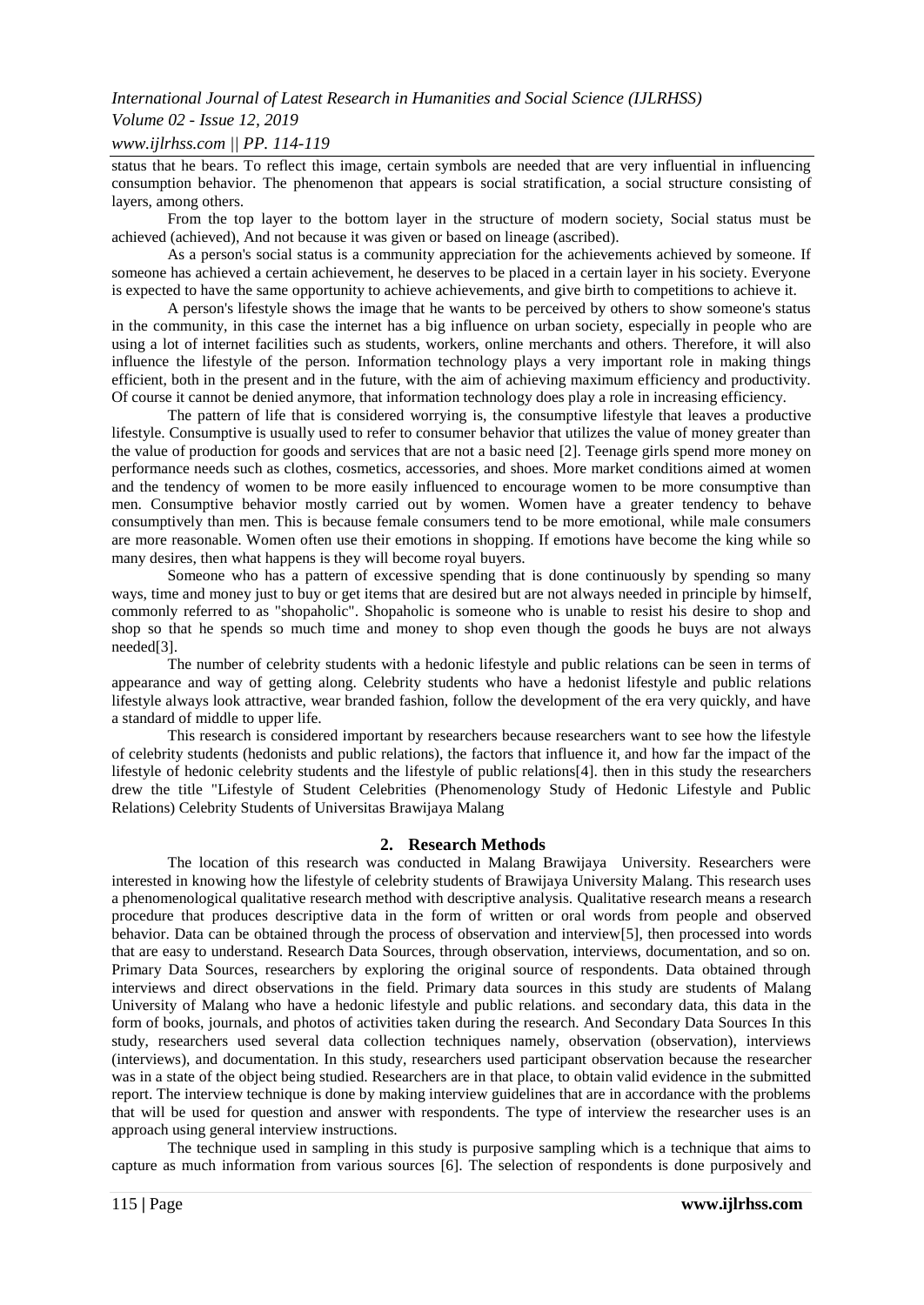# *Volume 02 - Issue 12, 2019*

# *www.ijlrhss.com || PP. 114-119*

snowball techniques, where respondents are chosen based on characteristics that meet the conditions set by the researcher, then the researcher obtains new respondents based on information from previous respondents. Initially the researchers chose 5 respondents to study, then 5 of the respondents suggested researchers to make friends who meet the requirements as the next respondent. Data validity in qualitative research is an attempt to increase the degree of data trust. In this study the validity of the data used is the triangulation method.

## **3. Result and Discussion**

10 informants can then give an idea to represent all celebrity students of Malang Brawijaya University. 'Lifestyle of celebrity students is students who behave and have a lifestyle like celebrities. In other words, royal behavior, fashionable behavior, and celebrating behavior or celebrating the transition of the life development of someone who is carrying out academic activities at the college level.

Based on the observations and analysis of researchers, it is known that the research informant building his image into a celebrity student is not instant. That is, by joining communities that support their talents and interests in becoming celebrity students. As stated by Chikal, "Yes, there used to be a school which now is an agency. So, if you go to an unfortunate agency, you must go to school first, then continue to be trained when you are new to the agency. But if Putri Kartini is not yet pro-modeled.so it's a trial for learning (Interview on 12 October 2018) "

#### The same thing happened to Revy who said that:

"At school, first I sang and theater first. First time participating in the competition, it continues to grow so that the community finally enters the group and is known (interview on October 9, 2018 "

As experienced by Chikal, one of the celebrity students who said there was a change in her life that is behaving and having a lifestyle like a celebrity. Here are the results of the interview:

"At first I joined the model since high school class 2 wanted to go up to class 3, at that time each photo was old. That is to say my friend is short, I'm so tall that in the end why don't I join the model, there might be potential. It turned out that when I first joined the model, I just knew that there were a lot of aspects that needed to be maintained, starting from health, height, and weight had to be stable while I was not a typical person who cared about those things. Especially I used to be a sporty child like now I have to take care of the image too right. Because now it has titles (Interview on October 12, 2018)

From the results of the interview we got information on the lifestyle of celebrity students by guarding fashion, and body posture. In other words, he must protect his appearance because of the demands of his hobby and image as a model. This is consistent with the opinion of Esther (2015) that a celebrity must maintain their appearance or image in public. Maintaining the image and appearance can be proven several celebrity efforts before carrying out public activities. The form of a celebrity's efforts before appearing in public is always trying to look neat and make up, try to be in a stable emotion and ask for management's opinion for his appearance and image. Chikal also added "

"Oh no. If I might be the one who changed more to the way of sitting, I used to be cynical because the person isn't homey. Then my nails didn't have as good nails now. My nails were just an ugly box. So like things that I trivial so important now. If you have long nails, you just need to cut it, but after getting to know the model, you need to be lifted off your dead skin. If you only make your own hair, but if you keep nailing your face, go to the salon (Interview on October 12, 2018).

Changes in student lifestyles such as Chikal become celebrity lifestyles in line with changes in mindset, behavior and experience experienced by informants. So it can be said that the lifestyle of celebrity students has a significant impact on social life, both positive and negative. The development of social change in society indirectly changes the lifestyle of celebrity students. Lifestyle behavior of celebrity students is a phenomenon for Universitas Brawijaya students today. In the theory of changes in society is often questioned about the difference between social changes and cultural changes, as well as the lifestyle that is lived. Such differences, depending on the existence of a definition difference between the notion of lifestyle of celebrity students of each informant. The findings of research on the lifestyle of celebrity students refer to the dimensions of activity, interest and opinion (AIO) (Sunarto in Silvya (2009: 93). Activity dimensions are seen from work, hobbies, shopping, sports, and social activities. (interest) consists of food, media, fashion, family, recreation, opinion dimension consists of themselves, social issues, business, education, and products, I will explain one by one about the findings related to the findings. research in the field.

First, Activities (activities) are expressing what someone is doing, what products are bought or used, what activities are carried out to fill spare time. Although these activities can usually be observed, the reasons for these actions can rarely be measured directly. The majority of celebrity students of Universitas Brawijaya have activities like those done by celebrities in general such as products that are usually bought and activities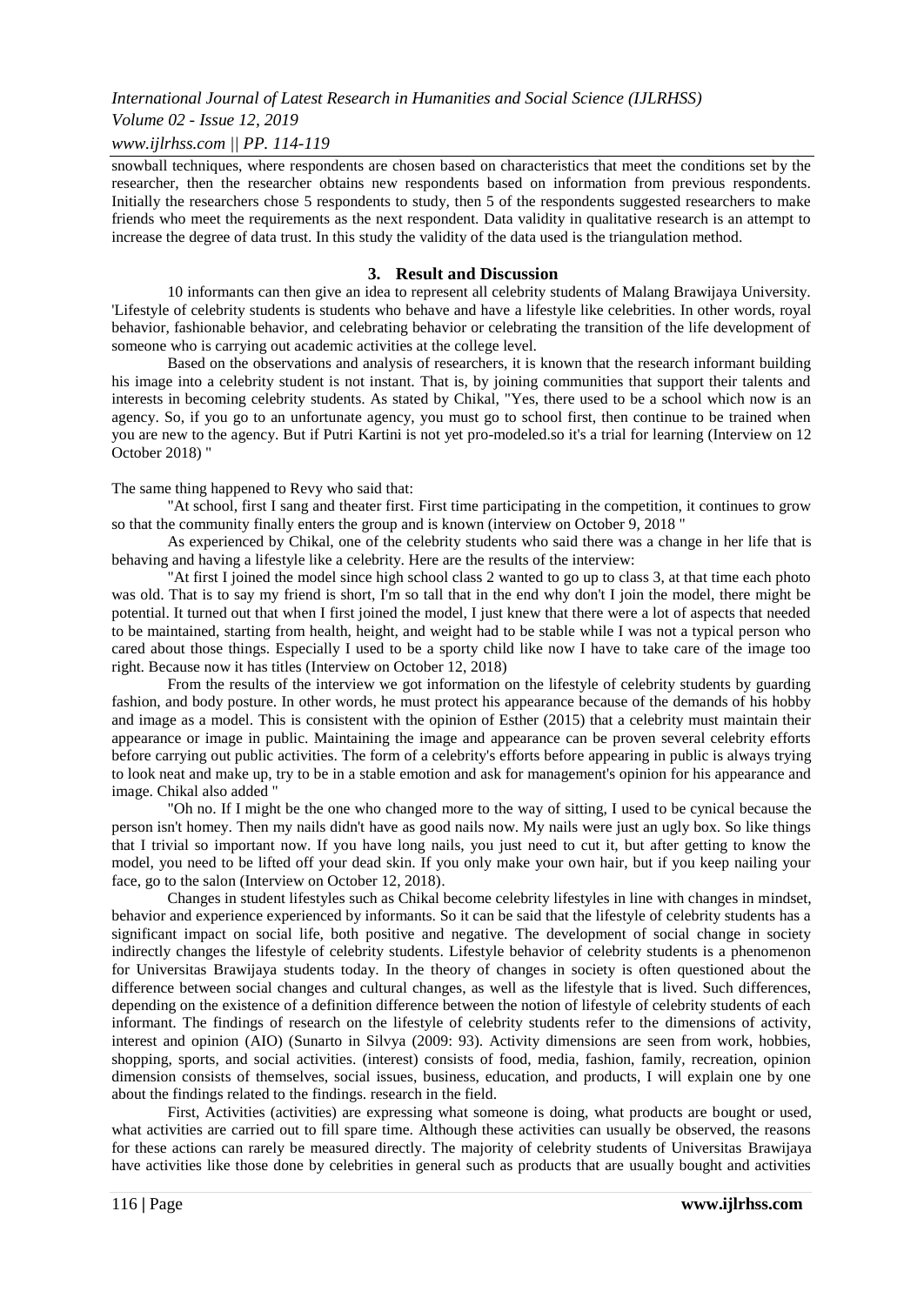# *Volume 02 - Issue 12, 2019*

## *www.ijlrhss.com || PP. 114-119*

that are done in spare time. This is like the statement of Cindy Clarissa's informant that I interviewed, the following interview excerpt:

As a person who wants to be a popular artist, I realize that I have to get fit for it, and the earliest thing to do is dress. I like to wear clothes or dresses that are branded enough to have classes, such as H&M, Zara, Ada, Nevada, Polo, and their classmates. Including the bags that I used, including Les Castino and Miniso. I also like using Guess watches, and Maybelline and Emina's Make up support. Sorry, it might sound like that ... but for me, this is a career requirement that I must fulfill. (Interview on 18-18-2019)

"When I'm tired of routine, then I prefer to hang out at Labore, Bukit Delight and some cafes which for me are prestigious enough to just relax with my friends. Certainly not beautiful when I hang out in ordinary cafes that grow a lot on the roadside in general, because I am afraid to reduce the image of artistry that I am building (Interview on 12 October 2018 "

Student activities such as buying cosmetic products, clothes, bags and shoes and spending free time in prestige places identify that UB students have a lifestyle like celebrities. According to him, to support the water and appearance must also pay attention to clothing brands and classy places of activity as well. One form of lifestyle is Public Relations and Lifestyle (in Idi Subbandy, 1997: 56) which describes the formation of celebrity identities by the way they surf in cyberspace (the internet), the way they change clothes which means their image is used to attract consumers and the formation of a celebrity identity.

This activity is a characteristic of students in their daily lives. With the identification of student activities that were used as research informants, the researchers were able to classify Cindy Clarissa as a celebrity student lifestyle. Celebrity student activity can be measured also through indicators of hobbies, work, social events, holidays, entertainment, and membership of associations.

In the membership of the association, Cindy Clarissa also joined the community incorporated in the Universitas Brawijaya Ambassador. Like the following statement

"The campus ambassador is like focusing on the community, the representative form of the kids, bro. For example, the rector needs us to welcome high school students who study tours. It could also be the MC at campus events sometimes also get invitations from other groups so, for example the other campus ambassadors we are invited to continue to come. often sis, can coffee three times a week. In fact it actually brings us closer. Initially also one year, I happened to join the campus ambassador in 2018, well, this will end in 2019 (Interview on October 12, 2018).

Likewise Chikal experienced membership in associations at the events that followed, as follows

"When I first graduated from college, Ms. Yu was poor. Then Miss Batik, the last one is East Java Batik. The finalist stage, the last one at the Batik Ambassador can be representative of two (Runner Up). It depends. For example, Miss means that the solo doesn't have a partner. But if the new Putra / Putri Batik Ambassador is there or you, Kakang Ma'am. So, yes, we have a new community at the Duta Batik event with Kakang Mbak. (Interview on October 10, 2018.

Cindy Clarissa also added that activities carried out in her spare time were to participate in activities related to entertainment. The following interview excerpts.

"Because in FIA it has more green hours, Sis. So yeah fill in spare time and produce. Continue to add friendship relations. Get to know a lot of people, from MC, desaigner, MUA. They also need a model for arranging their clothes and make up. (Interview on the date (Interview on 11 October 2018)

The same thing was said by Cindy Clarissa:

"Oh, I set the schedule, sis. For example this week, next week may not necessarily be there. So if it's free, I can do it 3-4 times a week. If in UB, because the lecture is still full, so it's worth the time to take part in the show. Followed by talents on TV shows, so they were casting like Tell End on Trans TV and then ever filled up the laptop Unyil and had played movies to become a extras in the movie "Yowes Ben 2, then became his flight attendant. Most like that, if it's free time (Interview on October 11, 2018).

Second, Interest (interest) expresses what interests, likes, interests, and priorities in one's life. Related to this, one of the research informants, Revy Repong, a student of Communication Studies at the University of Brawijaya, stated:

"Because it is my interest to develop my potential since high school and as an effort to develop the potential that exists within me.Because I have that potential. It's a shame if it isn't developed. Indeed, interest in being an announcer is also instant. Was offered a friend for the broadcast then finally continued. On the radio, at first the first internship or school for four months continued to feel suitable, and finally continued until now. If the MC is also asked for please fill in the event narusak yes because of the talent finally until now. I don't have a public speaking school or table manner school. Just flow. Back in high school I started singing to the theater (Interview on October 9, 2018).

ReviRepong focuses on preferences and priority. Interest is Revi's personal factor because the desire to become a celebrity student stems from his own desires. Lifestyle shows more how individuals run their lives,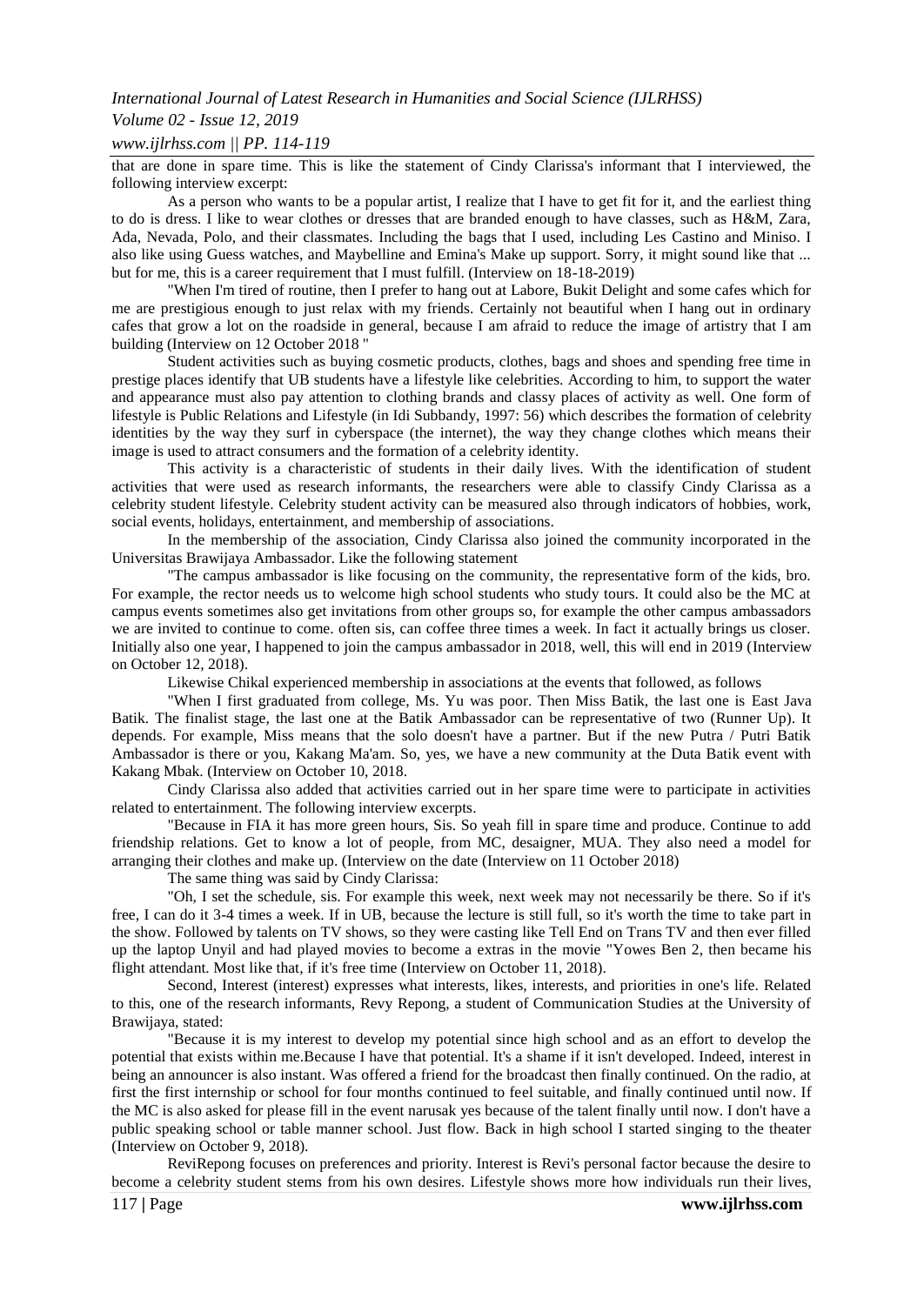# *Volume 02 - Issue 12, 2019*

## *www.ijlrhss.com || PP. 114-119*

how to spend money and how to use their time. In addition, priorities in Revy's life make celebrity the main job after graduating from college. The following interview excerpts:

"Yes. Very possible. That is my choice. Because for now it's quite profitable for me (Interview on October 9, 2018).

Similarly, Cindy Clarissa made a program into a job after graduating from college. The following interview excerpts:

"Maybe there is sis. The problem is that my lecturer is a former model. But yes, until now he is still a judge for modeling events, a jury of ambassadors, public speaking teacher. In my opinion, college increases our selling power. It could be hell sis, yes because it was profitable earlier. Besides, the work is not seen from the graduates, bro (Interview on 11 October 2018).

From the two informants above shows that the lifestyle of students of Universitas Brawijaya, Cindy Clarissa and Revy Repong is a lifestyle of celebrity students with a factor of interest arising from exploring their own interests and talents.

Third, Opinion (Opinion) is around the view and feeling of someone in responding to global, local moral, economic and social issues. Opinions are used to describe interpretations, expectations and evaluations, such as beliefs about the intentions of others, anticipation regarding future events and weighing the consequences that reward or punish alternative course of action. The opinion questions ask the views and feelings of informants on various topics of events that take place in the surrounding environment, both local and international, economic, social and moral issues. In addition, a person's lifestyle reflects the person's whole person in association with his environment. It is lifestyle that illustrates the whole pattern of acting in a pattern of interaction of someone who possesses psychological characteristics. However, it is different from Chikal, one of the Brawijaya University students who has activities outside of lectures as a model.

In the modern world, lifestyle always defines a person's attitudes, values, class and social stratification. Everything is seen outside. Because the image that is displayed or the image that is reflected is always considered to define our existence. Lifestyle and ownership of luxury and branded goods for now is a form of self-actualization in order to be considered to be able to improve their social status in social life. So when each celebrity student in a community has a different tendency to view an interest in lifestyle and consumption behavior patterns is a natural and human thing to happen. The same is true for celebrity students. There are some celebrity students who do not hesitate to take care, exercise to make it look more attractive. As stated by Chikal

"If facials, once a month / two months. If the nails every six months. Hmm, it's usually there, but if I don't think too much, because from me, my genes are thin, so if LD / LP is not worried. Only with a height of 167 I had to raise the weight so that it would be ideal. So I diet to raise the body. I do squad. The one who squats like that.Sports alone. Gym is a risk, sis. Must be continuous. If it's not routine, then return to your original weight (Interview on October 12, 2018) For sports, just jog once a week. "

Lifestyle is a set of practices and attitudes that make sense in a particular context. Lifestyle is defined as patterns of action that distinguish between one another. As happened to some celebrity students who feel that having the ideal height to become a model so that he has more prestige compared to others. Lifestyle can help understand, explain, but not justify what they do, why people do it, and what they do is meaningful for themselves and others. This does not mean that lifestyle is concerned with everyone's life. Lifestyle is a part of everyday social life of humans in the modern world. Lifestyle means interacting in ways that may not be understood by those who do not live in modern society. The above statement refers to an understanding where consumption and lifestyle only occur or are experienced by humans or people living in the modern world. Starting from consumption which is the most basic human activity carried out by humans, then consumption is made as a means of meeting needs, until consumption is made as a means of fulfilling desires and which is done repeatedly by several celebrity students, which then refers to a lifestyle that is displayed by celebrity students of Brawijaya University Malang. To meet their needs, modern society has certain criteria for consumption.

"As a person who wants to be a popular artist, I realize that I have to get fit for it, and the earliest thing to do is get dressed. I like to wear clothes or dresses that are branded enough to have classes, such as H&M, Zara, Ada, Nevada, Polo, and their classmates. Including the bags that I used, including Les Castino and Miniso. I also like using Guess watches, and Maybelline and Emina's Make up support. Sorry, it might sound like that ... but for me, this is a career requirement that I must fulfill. (Interview: 07-18-2019).

## **4. Conclusion**

Celebrity Students of Universitas Brawijaya, where the choice of make up, fashion, hangout, shopping, leisure time use, etc. is important and needs to be considered and considered. So the value of meaning and selfesteem makes something consumed becomes increasingly important in personal experience and social life of the community. This indicates that with the existence of modern society can form a lifestyle in a society. Lifestyle is